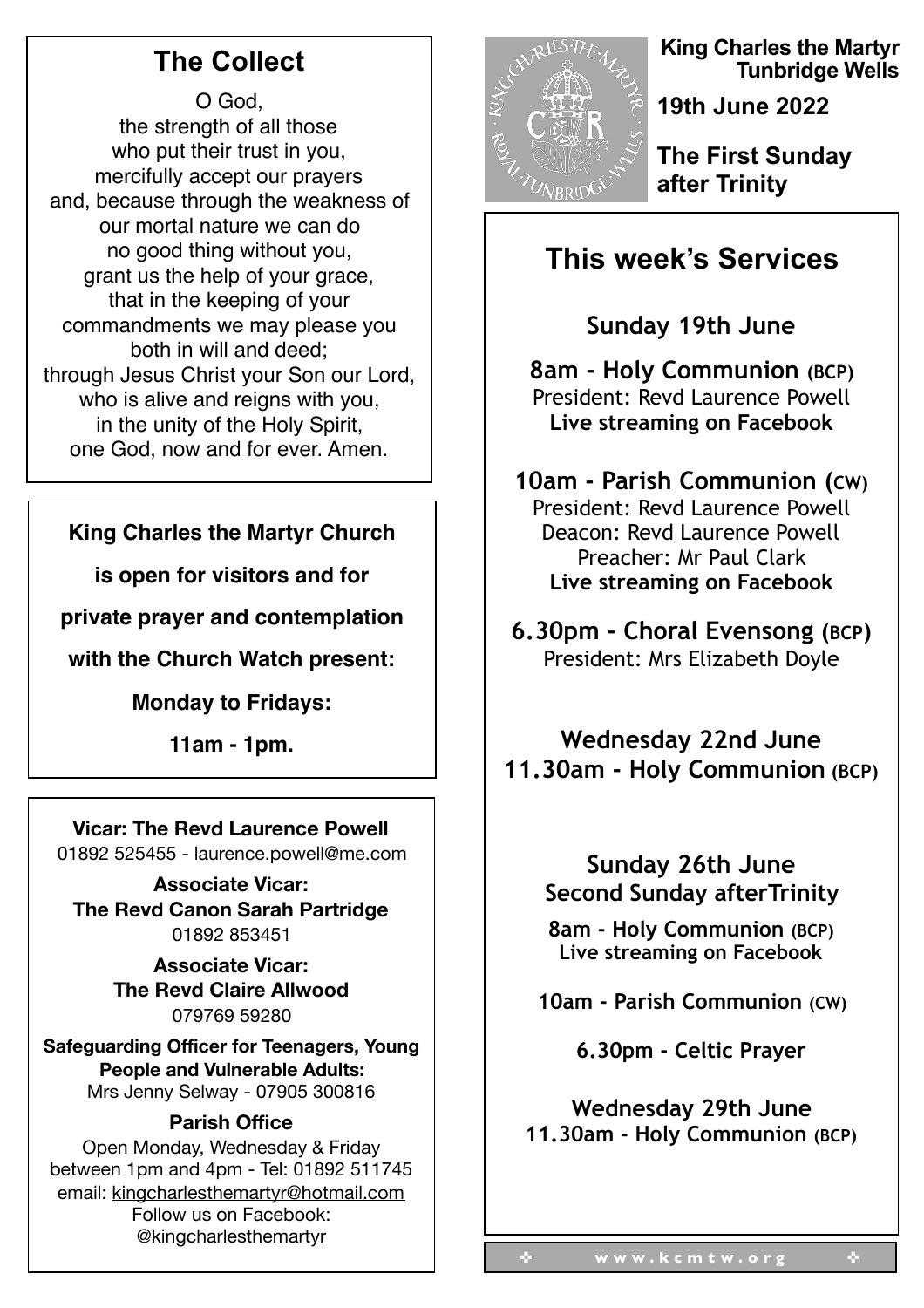## **First Reading: 1 Kings 19. 1-4, 8-15a**

Ahab told Jezebel all that Elijah had done, and how he had killed all the prophets with the sword. 2 Then Jezebel sent a messenger to Elijah, saying, 'So may the gods do to me, and more also, if I do not make your life like the life of one of them by this time tomorrow.' 3 Then he was afraid; he got up and fled for his life, and came to Beer-sheba, which belongs to Judah; he left his servant there. 4 But he himself went a day's journey into the wilderness, and came and sat down under a solitary broom tree. He asked that he might die: 'It is enough; now, O Lord, take away my life, for I am no better than my ancestors.'

8 He got up, and ate and drank; then he went in the strength of that food for forty days and forty nights to Horeb the mount of God. 9 At that place he came to a cave, and spent the night there. Then the word of the Lord came to him, saying, 'What are you doing here, Elijah?' 10 He answered, 'I have been very zealous for the Lord, the God of hosts; for the Israelites have forsaken your covenant, thrown down your altars, and killed your prophets with the sword. I alone am left, and they are seeking my life, to take it away.'11 He said, 'Go out and stand on the mountain before the Lord, for the Lord is about to pass by.' Now there was a great wind, so strong that it was splitting mountains and breaking rocks in pieces before the Lord, but the Lord was not in the wind; and after the wind an earthquake, but the Lord was not in the earthquake; 12 and after the earthquake a fire, but the Lord was not in the fire; and after the fire a sound of sheer silence. 13 When Elijah heard it, he wrapped his face in his mantle and went out and stood at the entrance of the cave.

Then there came a voice to him that said, 'What are you doing here, Elijah?' 14 He answered, 'I have been very zealous for the Lord, the God of hosts; for the Israelites have forsaken your covenant, thrown down your altars, and killed your prophets with the sword. I alone am left, and they are seeking my life, to take it away.' 15 Then the Lord said to him, 'Go, return on your way to the wilderness of Damascus; when you arrive, you shall anoint Hazael as king over Aram.

### **Second Reading: Galatians 3. 23-end**

23 Now before faith came, we were imprisoned and guarded under the law until faith would be revealed. 24 Therefore the law was our disciplinarian until Christ came, so that we might be justified by faith. 25 But now that faith has come, we are no longer subject to a disciplinarian, 26f or in Christ Jesus you are all children

of God through faith.

27 As many of you as were baptized into Christ have clothed yourselves with Christ.

28 There is no longer Jew or Greek, there is no longer slave or free, there is no longer male and female; for all of you are one in Christ Jesus.

29 And if you belong to Christ, then you are Abraham's offspring, heirs according to the promise.

### **Gospel: Luke 8. 26-39**

26 Then they arrived at the country of the Gerasenes, which is opposite Galilee. 27 As he stepped out on land, a man of the city who had demons met him. For a long time he had worn no clothes, and he did not live in a house but in the tombs. 28 When he saw Jesus, he fell down before him and shouted at the top of his voice, 'What have you to do with me, Jesus, Son of the Most High God?